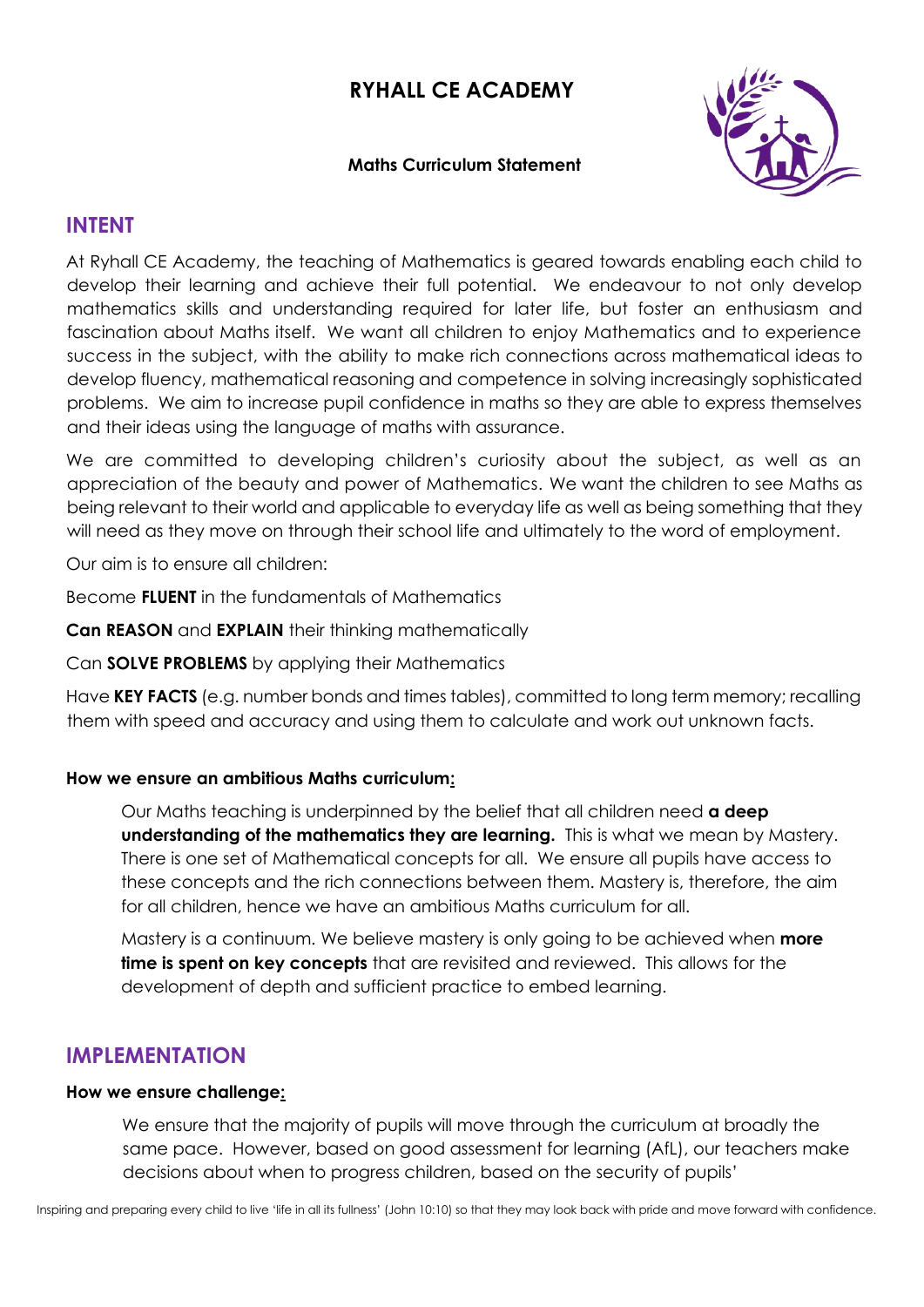understanding and their readiness to progress to the next stage. This does not mean that 'we hold children back' and that all children access the same questions and same activities all of the time. Pupils who grasp concepts rapidly are challenged by 'going deeper', being offered rich and more sophisticated problems before any acceleration through new content. Differentiation still takes place although it will often be through the same concept, posing different questions and problems for 'rapid graspers' to extend their thinking. Mastery strategies such as Prove it; Compare; True or False are used. A ceiling is not put on children's learning and flexible grouping is adopted based on preassessments.

### **How we ensure a well sequenced, progressive curriculum:**

We teach the National Curriculum 2014. Pupils gain understanding of the mathematics relevant to their year group so that is it built upon in subsequent years.

- Our **high level long term map** for Maths outlines in year groups when mathematical knowledge, in blocks of work, will be taught and revisited. This is the basis for our well sequenced and progressive curriculum.
- Our **progression documents** provide an overview of the development of concepts across the primary years. These allow subject leaders to have an overview of the progression of concepts over time and allow class teachers to know what children have learnt previously and how the learning continues subsequently.
- Our **calculation policy** outlines in more detail which concepts and strategies will be introduced and how they are developed.
- Our **weekly planning** is based on White Rose Maths which is tailored to the needs of our children. There is a progression of 'small steps' structure within each block being taught. We use many concrete resources throughout the school to ensure children are exposed to multiple representations of a concept. This is part of our CPA (Concrete, Pictorial and Abstract) approach.

Whilst we teach Maths in progressive distinct domains (blocks) we recognise that Maths is an interconnected subject. Therefore, we encourage children to make connections across mathematical ideas to develop fluency, mathematical reasoning and competence in solving increasingly sophisticated problems. Children also apply their mathematical knowledge across the curriculum, and particularly in Science, where relevant.

We regard talk in Maths as important and introduce mathematical vocabulary in an age appropriate way. We encourage children to verbalise their thinking; our teachers ensure that pupils build secure foundations by using discussion to probe and remedy their misconceptions.

### **We make time to teach Maths:**

*C*hildren in EYFS have daily mathematical opportunities to develop their principles of counting. Within the continuous provision both indoors and outdoors, children have opportunities to explore mathematical concepts. There are 4 adult led inputs for maths each week and objective led planning ensures these are supported and developed through the continuous provision. In addition to the 4 adult led inputs, maths meetings are used to review and reinforce prior learning, such as subitising, number recognition and shape.

Live *life in all its fullness\** so that we may look back with pride and move forward with confidence *\*(John 10:10)*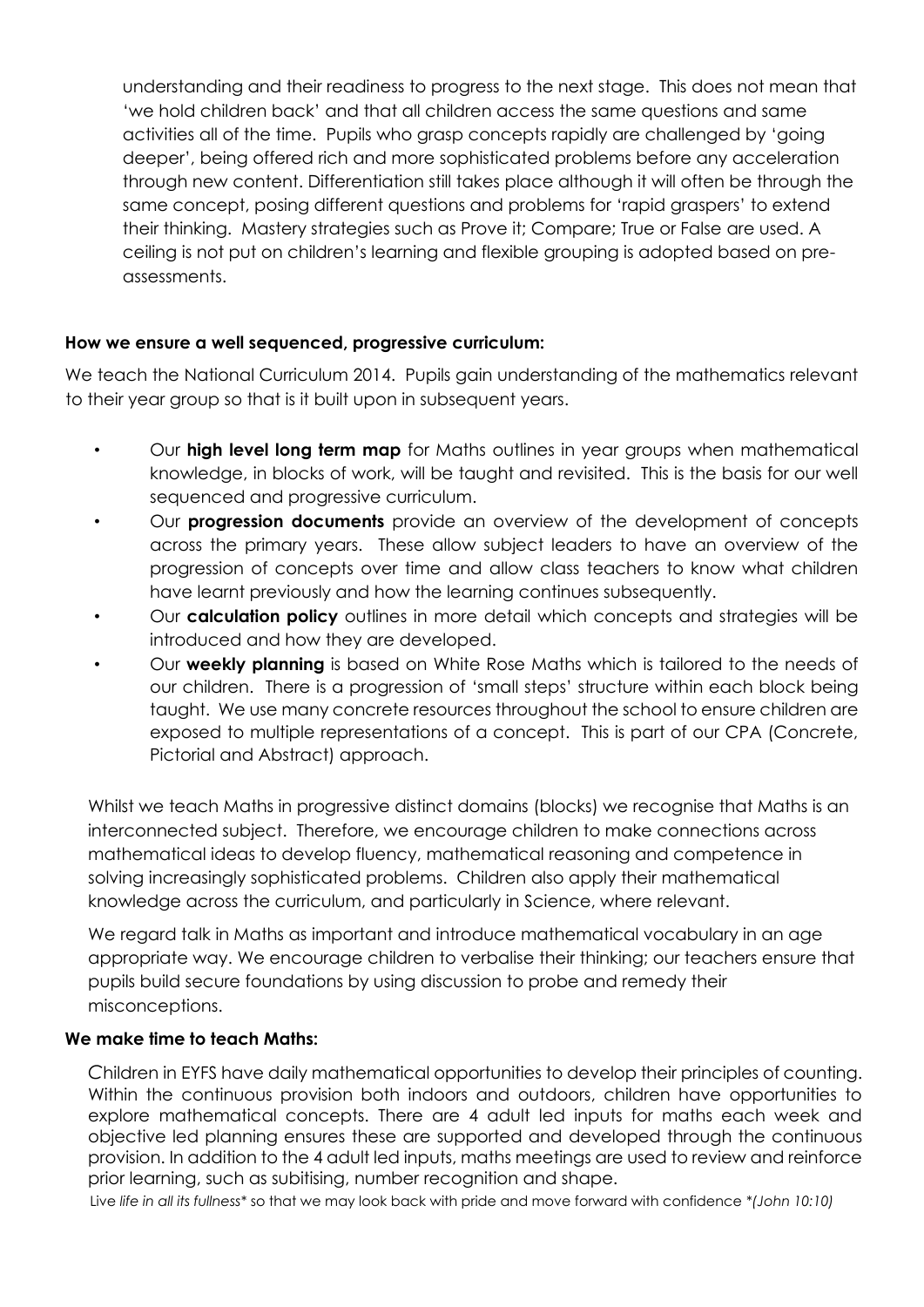Children in KS1 and 2 have a daily Maths session lasting for 60 minutes. They also take part in 'Maths Meetings' at least three times a week. These sessions are rapid paced, quick recall sessions that aim to revisit and reinforce previous learning and also cover elements of the Maths curriculum that are not taught regularly across the academic year, for example: telling the time, 2D and 3D shape names and properties. These meetings are planned sessions but do not follow a particular progression, it is felt the class teacher can plan the sessions according to the needs of the children. KIRFs can be covered during these sessions too.

We also understand the importance of revisiting and consolidating learning so throughout KS1 and KS2 we use a consistent pattern of starters for Maths sessions throughout the week.

- Memory Jogger Monday children revisit previous learning from the week before
- Times Table Tuesday children practise times table recall
- Wednesday Workout children practise and revisit the four rules of number
- Throwback Thursday children revisit learning from previous week/term/year
- Friday teacher discretion in this session.

We also use Flashback Fours, Daily Ten etc.to support consolidation and revisiting of learning and make it 'sticky'.

If children are not reaching the expectations outlined below we intervene quickly by giving extra support. We give catch up support as targeted and focussed interventions. Pre teach and same day interventions take place when appropriate and required. The content of these sessions is determined by on-going gap analyses and our in depth knowledge of each child. These sessions are additional to our daily Maths sessions.

### **We build a skilled team who can teach Maths:**

Members of our teaching staff have accessed training led by a Maths Consultant on each domain in the Maths curriculum throughout the last academic year. This has focussed on Maths subject knowledge and pedagogical subject knowledge. Our Maths Subject Leader has also accessed Subject Leader specific CPD in the last academic year. We have carried out a number of in house CPD sessions based on the aforementioned training and ensured information has been disseminated amongst staff members.

Leaders in our academy prioritise the teaching of Maths. Maths is identified as a key priority on our Academy Improvement Plan. Leaders monitor the provision of Maths through learning walks in Maths sessions, book scrutiny and planning. The impact of this provision through the analysis of (i) end of year cohort data (end of KS1 and 2 Maths) and (ii) individual pupil attainment and progress throughout the year (on going assessments).

### **Early Maths (EYFS):**

From the beginning of EYFS (after completion of baseline assessments) we prioritise the **five principles of counting:** 

- (i) The one-to-one principle: A child knows that we only count each item once.
- (ii) The stable order principle: A child knows that the order of the number names always stays the same. We always count by saying one, two, three, four, five….in that order.
- (iii) The cardinal principle: A child knows that the number they attach to the last object they count gives the answer to the question how many….?

Live *life in all its fullness\** so that we may look back with pride and move forward with confidence *\*(John 10:10)*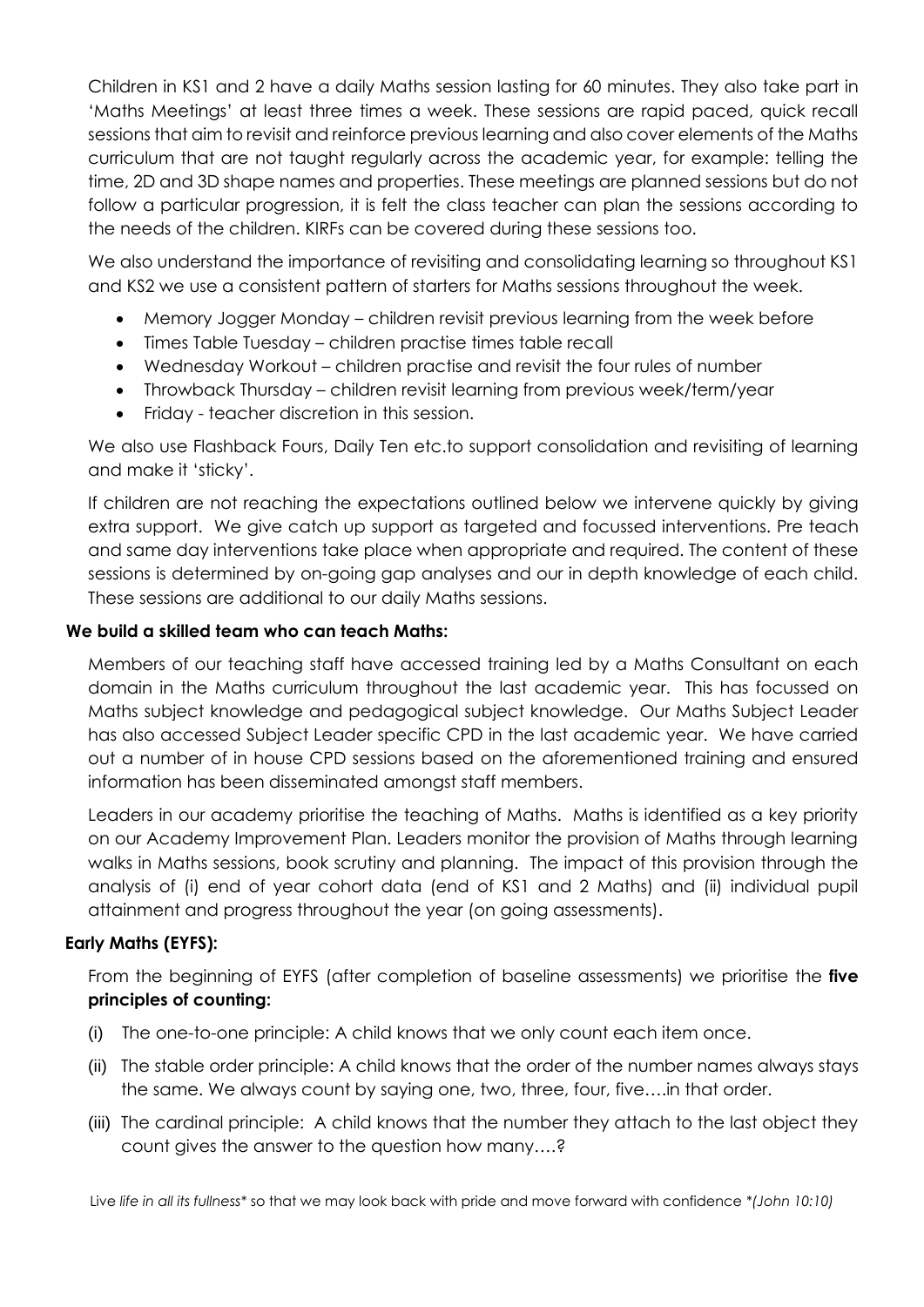- (iv) The abstraction principle: A child knows that we can count anything they do not all need to be the same type of object.
- (v) The order irrelevance principle: A child knows that we count a group of objects in any order and in any arrangement and we will still get the same number.

We also prioritise:

- **Subitising:** the ability to recognise how many there are in a small group of objects without counting them. This allows children to see that numbers can be represented in different ways.
- **Unitising:** one object can have a value of more than one (equivalence). e.g. using Base 10 equipment, Numicon, coins.

# **IMPACT**

### **EYFS**

### **By the end of EYFS, we expect the vast majority of our children to achieve the ELGs in Number and Shape, Space and Measure.**

**Number ELG:** Count reliably with numbers from one to 20, place them in order and say which number is one more or one less than a given number. Using quantities and objects, they add and subtract two single-digit numbers and count on or back to find the answer. They solve problems, including doubling, halving and sharing.

**Shape, Space and Measure ELG:** Children use everyday language to talk about size, weight, capacity, position, distance, time and money to compare quantities and objects and to solve problems. They recognise, create and describe patterns. They explore characteristics of everyday objects and shapes and use mathematical language to describe them.

### **KS1:**

In KS1 our main priority is to ensure children are developing an appropriate, deep understanding and fluency of **place value and the four operations.**

We focus on:

- Using the CPA approach (Concrete, Pictorial and Abstract) as a way to introduce children to a range of representations. Each year group / class has a toolkit of concrete resources.
- Practice to aid fluency at this early stage.
- Early Addition and Subtraction strategies.
- Partitioning in different ways.
- Early multiplication and division strategies

(See detailed progression in our Calculation Policy and Key Instant Recall Fact document.)

In addition, we aim for children to:

• Develop their ability to recognise, describe, draw, compare and sort different shapes and use the related vocabulary.

Live *life in all its fullness\** so that we may look back with pride and move forward with confidence *\*(John 10:10)*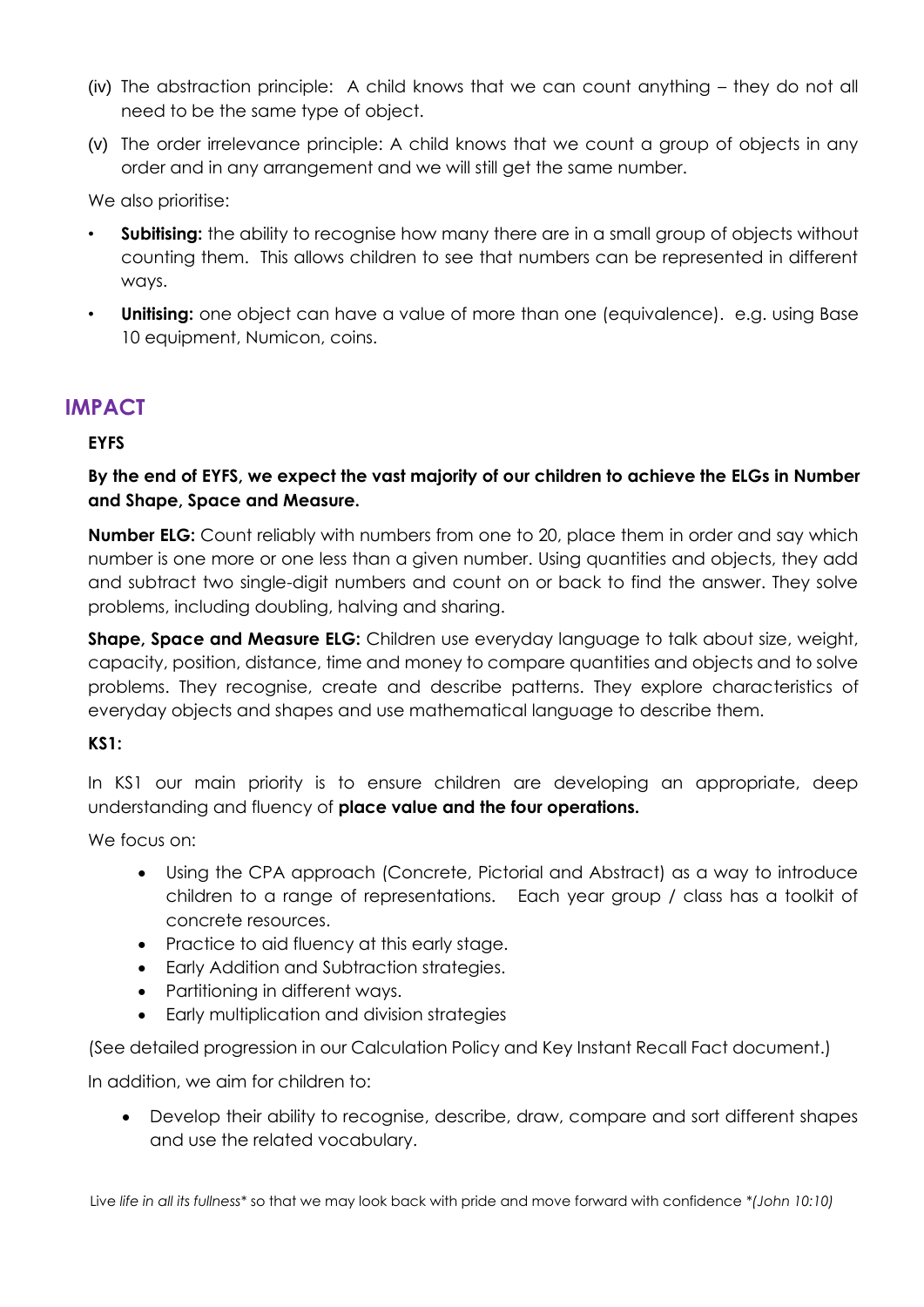• Use a range of measures to describe and compare different quantities such as length, mass, capacity/volume, time and money.

### **KS1 Impact**

**By the end of KS1 we expect the vast majority of our children to have developed confidence and mental fluency with whole numbers, counting and place value including working with numerals, words and the four operations.** 

### **Lower KS2:**

In Lower KS2 our main priority is to ensure children **are becoming increasingly fluent with the four operations (including efficient methods), number facts and place value (including simple fractions and decimals) and are able to problem solve.** 

We focus on:

- Continuing to use the CPA approach (Concrete, Pictorial and Abstract) as a way to develop children's conceptual understanding.
- Encouraging the most efficient strategies for calculation. Children are taught a range of strategies; they are taught to look at the calculation as a whole to encourage thinking about what the numbers mean rather than just the digits and using one strategy.
- Progressing understanding of multiplication by looking for linked / connected calculations:
- Progressing understanding of division

(See detailed progression in our Calculation Policy and Key Instant Recall Facts Progression

documents.) In addition, we aim for children to:

- Draw with increasing accuracy and develop mathematical reasoning so they can analyse shapes and their properties, and confidently describe the relationships between them.
- Use measuring instruments with accuracy and make connections between measure and number.

### **LKS2 Impact**

### **By the end of Year 4 we expect the vast majority of our children to have:**

- **Become increasingly fluent with whole numbers and the four operations, including number facts and the concept of place value.**
- **Developed efficient written and mental methods and perform calculations accurately with increasingly large whole numbers.**
- **Developed their ability to solve a range of problems, including with simple fractions and decimal place value.**
- **Memorised their multiplication tables up to and including the 12 multiplication table and show precision and fluency in their work.**